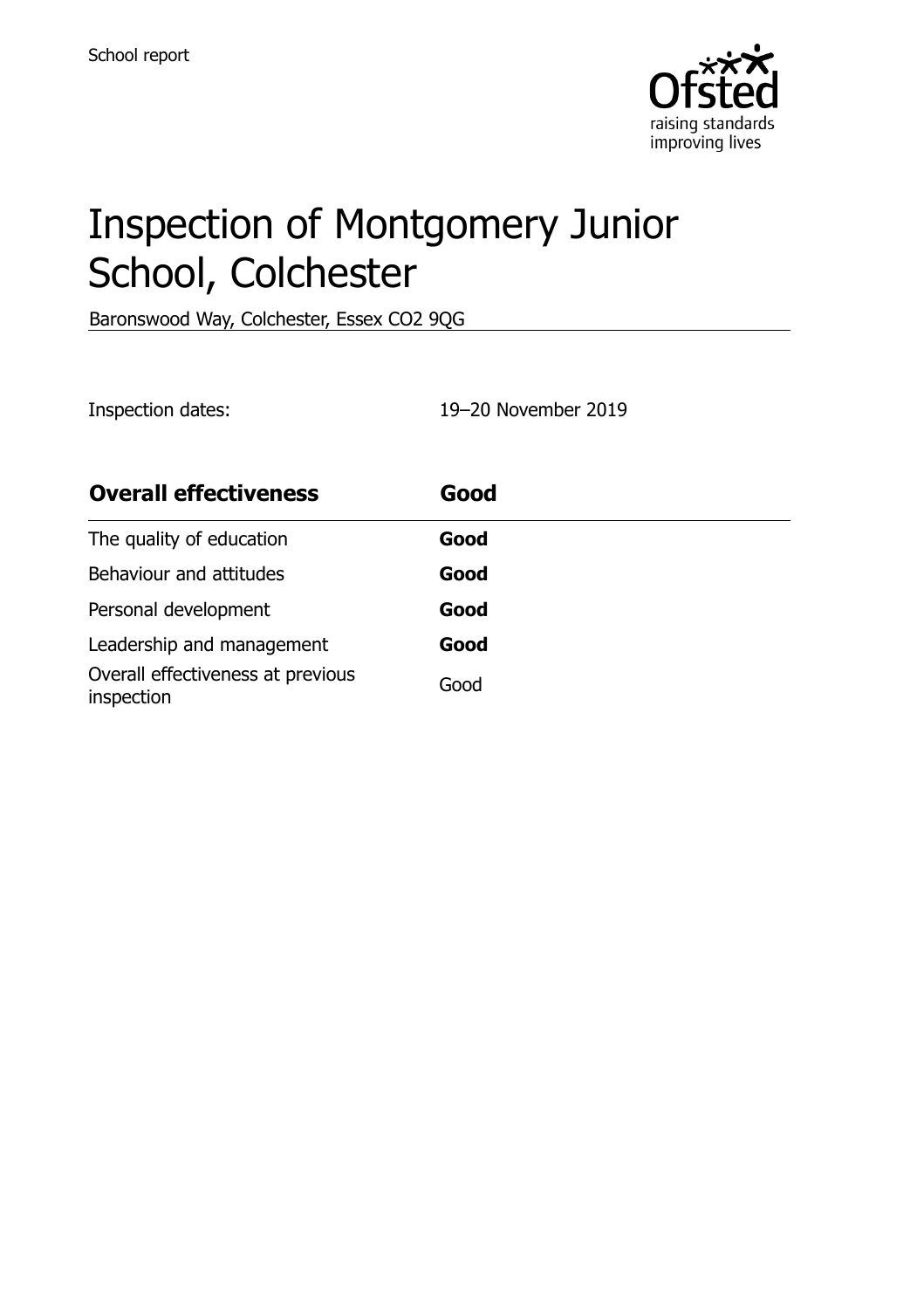

#### **What is it like to attend this school?**

Montgomery Junior School serves a diverse community, including pupils from families who serve in the armed forces. Pupils often join throughout the year, yet settle quickly due to the welcoming and supportive ethos of the school. Pupils feel happy and safe and their needs are well catered for. Many parents and carers appreciate the support which is on offer. One parent commented, 'This school cares deeply for the children's progress, well-being and future.'

Pupils enjoy coming to school and say that learning is fun. Pupils work hard in lessons to achieve their best. They appreciate the rewards they receive when they do well as it makes them 'feel nice inside'. Pupils enjoy work that challenges them. One pupil said, 'It is a huge accomplishment when you get it right.'

All staff have high expectations for pupils' behaviour. They give good support to pupils who find it difficult to manage their behaviour. This helps these pupils to succeed. The school's work to develop pupils' self-esteem and well-being is a real strength of the school.

Pupils understand what bullying is. They say that bullying is rare in their school. They are confident that teachers will deal with it quickly if it ever happens. There are good relationships between pupils and staff. Pupils know that they can always talk to an adult in school if they are worried about anything.

#### **What does the school do well and what does it need to do better?**

Since the previous inspection, leaders have been developing the curriculum for subjects other than English and mathematics. Curriculum leaders have supported teachers so that they are confident about what to teach and when. Leaders have identified the skills and knowledge pupils should learn in each subject that build on their understanding from one year to the next. Despite these changes being new, leaders' actions have already had a positive impact. Pupils talk enthusiastically about the skills and knowledge they have learned in a range of subjects. In art, for example, pupils have enjoyed using a range of equipment and learning different techniques, such as shading. However, some subjects are further ahead than others. Leaders need to keep a close eye on how well the new plans are being delivered so that they can accurately gauge their impact across all curriculum areas.

The teaching of writing is a strength. Pupils study different types of text and learn which features to include in their writing. Pupils practise grammar skills and apply them to their writing. Following work with a local author, older pupils understand the importance of editing and redrafting. Pupils enjoy writing and many see themselves as authors.

Leaders place a strong focus on reading. They have purchased new books and run reading competitions and book fairs. There are reading displays around the school. Teachers read aloud to their pupils regularly. This has encouraged a love of reading.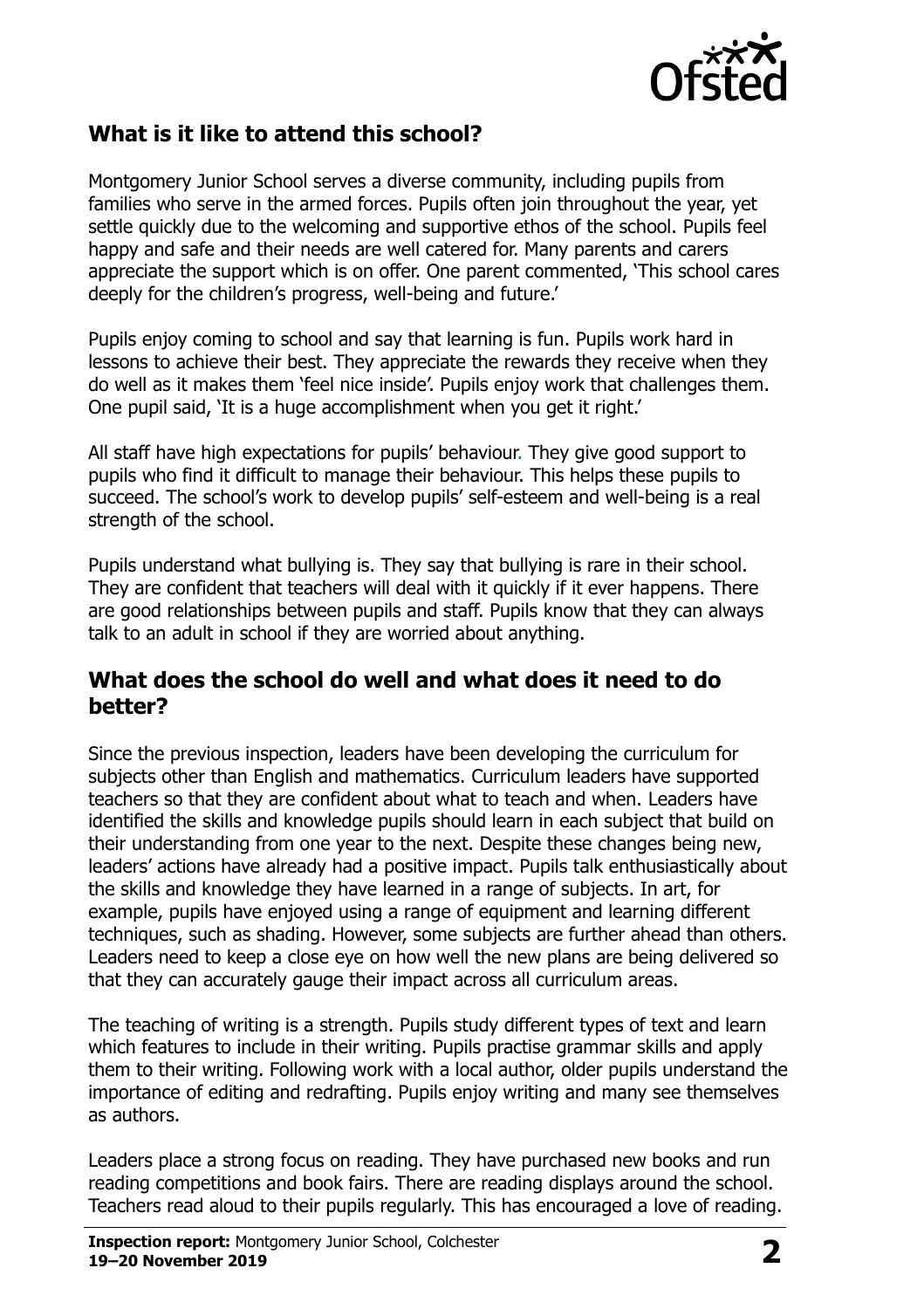

Reading sessions skilfully develop fluency and comprehension. As a result, most pupils develop into confident readers. Some pupils join the school with phonics skills below where they should be. They benefit from additional support to help them to develop their phonics knowledge. However, a sharper focus on the provision for pupils who are behind, and the books they read, would enable them to catch up more quickly.

The teaching of mathematics is sound and well organised. Outcomes in mathematics at the end of key stage 2 in 2019 improved significantly. However, pupils are not always given opportunities to apply and extend their mathematical skills in different contexts.

The curriculum is enhanced by trips and a wide range of extra-curricular clubs, for example football, table tennis and boot camp. The school has a strong link with the armed forces. Pupils enjoy listening to the brass ensemble in assembly and regularly take part in military celebrations and commemorations. Service families appreciate the additional support they receive. One parent commented, 'My child really benefits from attending military club, especially while her dad is serving away', while another said, 'The service family supper was fantastic.'

Disadvantaged pupils and pupils with special educational needs and/or disabilities receive the support they need to help them make as much progress as their peers. These pupils are fully included in all aspects of school life.

The headteacher is ambitious for the school. She is determined that all pupils should achieve well as they only have 'one chance' at school. Her high expectations are shared by governors and staff.

#### **Safeguarding**

The arrangements for safeguarding are effective.

Staff are well trained. Teachers know the pupils well and are quick to identify and report any signs that may suggest a child is at risk of harm. The electronic system for recording and monitoring concerns is used effectively by all staff. Due to the mobility of some pupils, this system ensures that records are passed on quickly and securely for pupils who leave the school. The safeguarding team is rigorous in following up concerns with appropriate action. It works closely with the relevant agencies. Governors monitor leaders' actions to be certain that the correct checks are made on everyone who works in the school.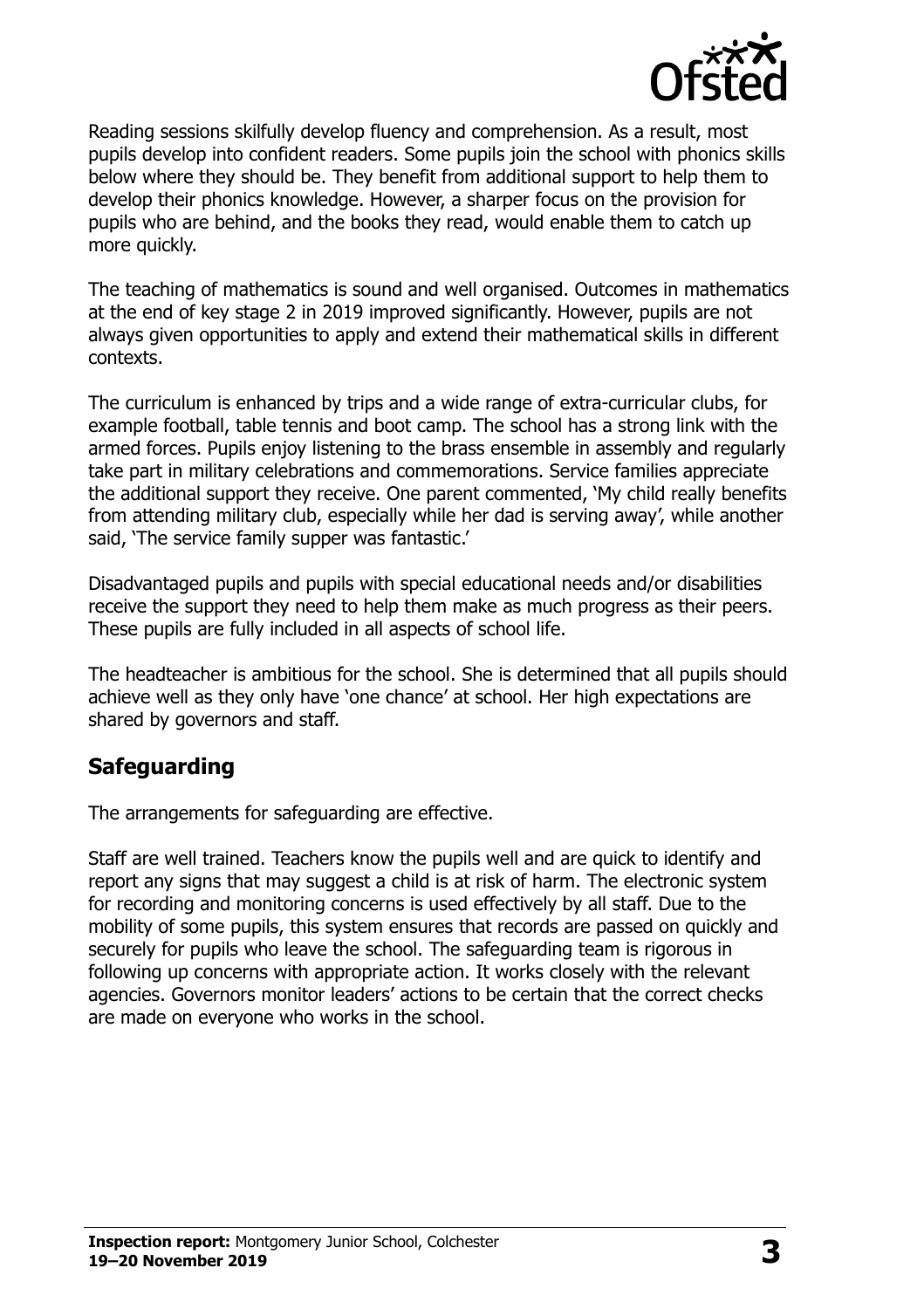

# **What does the school need to do to improve?**

# **(Information for the school and appropriate authority)**

- Leaders should carefully monitor the impact of the changes to the curriculum to ensure that the plans are being delivered well so that pupils' outcomes are consistently high across each subject.
- Leaders need to ensure that the teaching of phonics enables pupils who find reading difficult to catch up quickly. Leaders need to check that the books these pupils read help them to practise and apply their phonics knowledge.
- The teaching of mathematics is well sequenced and of a good standard. However, teachers do not always provide enough opportunities for pupils to apply their arithmetic skills through reasoning and problem-solving. Leaders need to ensure that pupils have opportunities to extend and deepen their knowledge so that they can achieve more.

### **How can I feed back my views?**

You can use [Ofsted Parent View](http://parentview.ofsted.gov.uk/) to give Ofsted your opinion on your child's school, or to find out what other parents and carers think. We use Ofsted Parent View information when deciding which schools to inspect, when to inspect them and as part of their inspection.

The Department for Education has further [guidance](http://www.gov.uk/complain-about-school) on how to complain about a school.

If you're not happy with the inspection or the report, you can [complain to Ofsted.](http://www.gov.uk/complain-ofsted-report)

# **Further information**

You can search for [published performance information](http://www.compare-school-performance.service.gov.uk/) about the school.

In the report, '[disadvantaged pupils](http://www.gov.uk/guidance/pupil-premium-information-for-schools-and-alternative-provision-settings)' refers to those pupils who attract government pupil premium funding: pupils claiming free school meals at any point in the last six years and pupils in care or who left care through adoption or another formal route.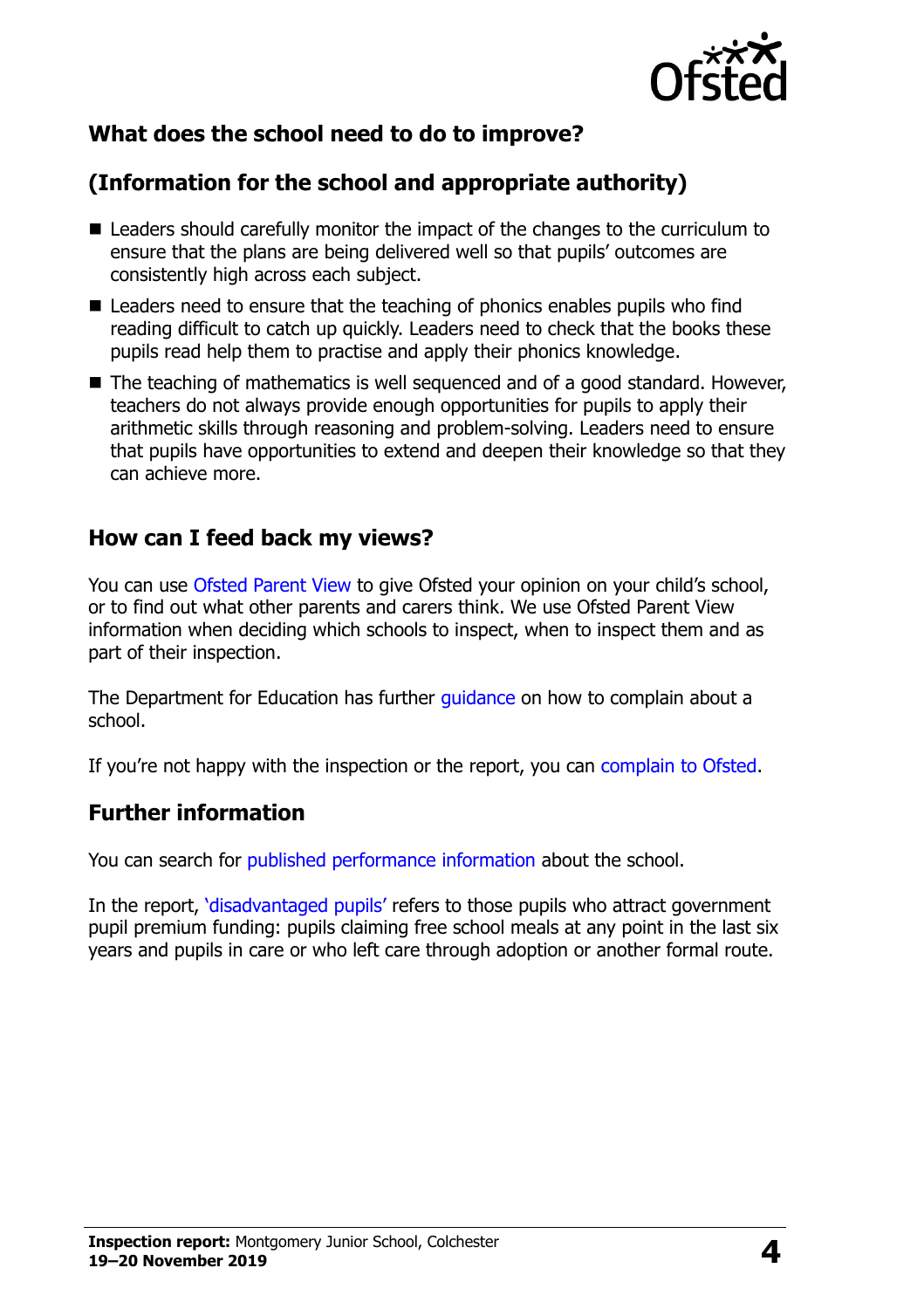

### **School details**

| Unique reference number             | 114750                    |
|-------------------------------------|---------------------------|
| <b>Local authority</b>              | <b>Essex</b>              |
| <b>Inspection number</b>            | 10110225                  |
| <b>Type of school</b>               | <b>Junior</b>             |
| <b>School category</b>              | Community                 |
| Age range of pupils                 | 7 to 11                   |
| <b>Gender of pupils</b>             | Mixed                     |
| Number of pupils on the school roll | 326                       |
| <b>Appropriate authority</b>        | The governing body        |
| <b>Chair of governing body</b>      | Susan Faulkner            |
| <b>Headteacher</b>                  | Michelle Wright           |
| <b>Website</b>                      | www.montgomery-jun.org.uk |
| Date of previous inspection         | 22 November 2018          |

# **Information about this school**

- This school is larger than average and has recently expanded to three classes in each year group.
- The school serves families that are in the armed forces. As a result, mobility is higher than average.
- The majority of pupils are of White British backgrounds and speak English as their first language.
- The headteacher started on 1 September 2018.

# **Information about this inspection**

We carried out this inspection under section 5 of the Education Act 2005.

- We met with the headteacher, the leader for disadvantaged pupils, the sports leader, the leader for nurture provision and the special educational needs coordinator. I met with one governor and spoke on the telephone to the chair of governors. I also had a telephone conversation with a representative from the local authority.
- $\blacksquare$  The subjects considered in depth as part of this inspection were reading,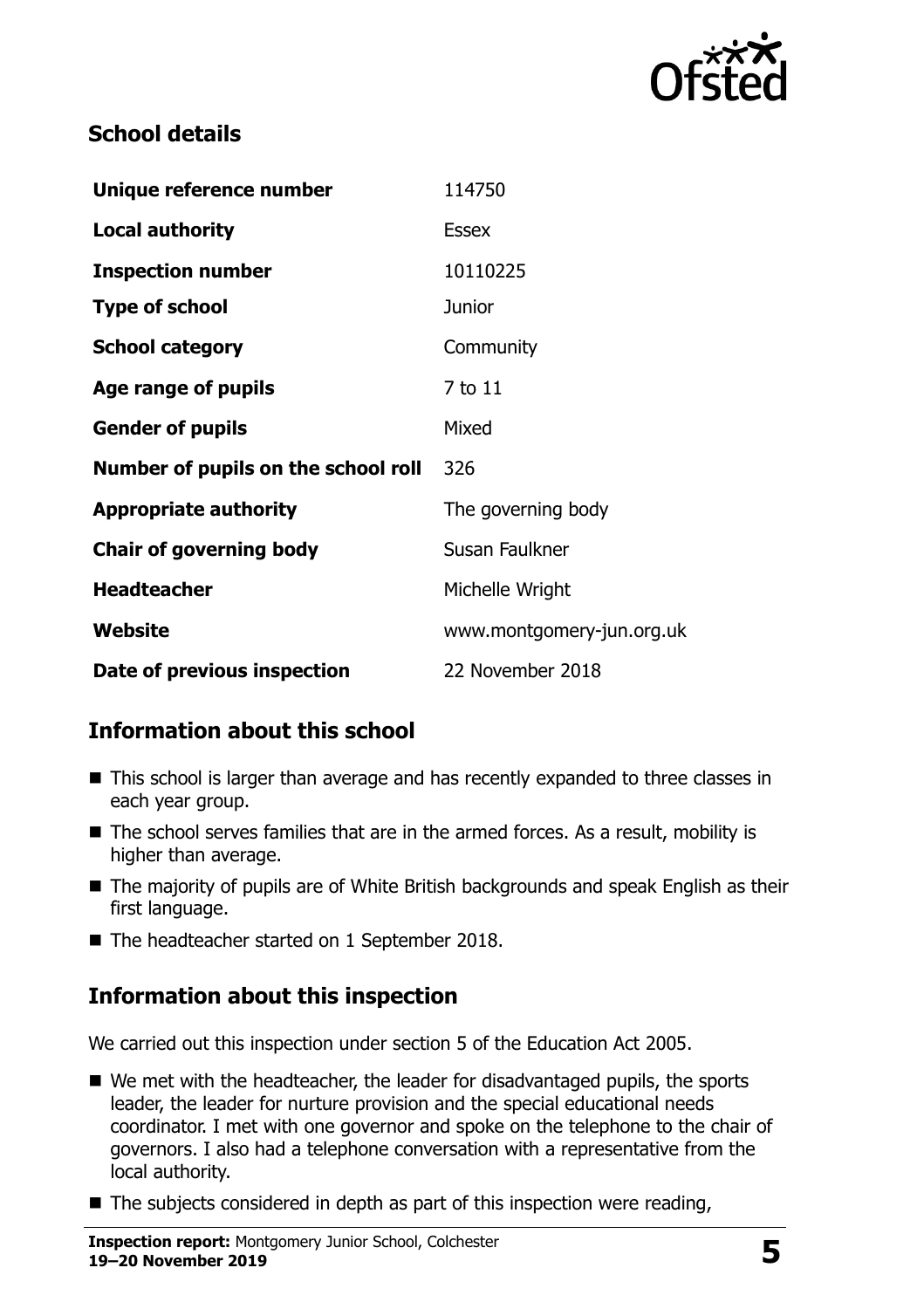

mathematics, writing, art and history. In each subject, we visited lessons, scrutinised the work in pupils' books and held discussions with subject leaders, teachers and pupils.

- We also met leaders from other curriculum areas, such as computing, modern foreign languages, religious education, music and spiritual, moral, social and cultural education.
- We observed pupils' behaviour and spoke to pupils to gather their views of the school. I also reviewed school information related to pupils' behaviour and attendance.
- To evaluate the effectiveness of safeguarding, I reviewed the school's policies and procedures. I also met with the designated safeguarding leader to review the actions taken to keep children safe. We spoke to staff to check that they understood the school procedures.
- $\blacksquare$  I took into account the views of the 17 members of staff who completed the Ofsted questionnaire.
- We spoke to parents at the start of the school day. We also considered 25 responses to Parent View, Ofsted's online questionnaire, including 25 free-text comments.

#### **Inspection team**

| Rachel Welch, lead inspector | Ofsted Inspector |
|------------------------------|------------------|
| Simon Harbrow                | Ofsted Inspector |
| Katherine Douglas            | Ofsted Inspector |